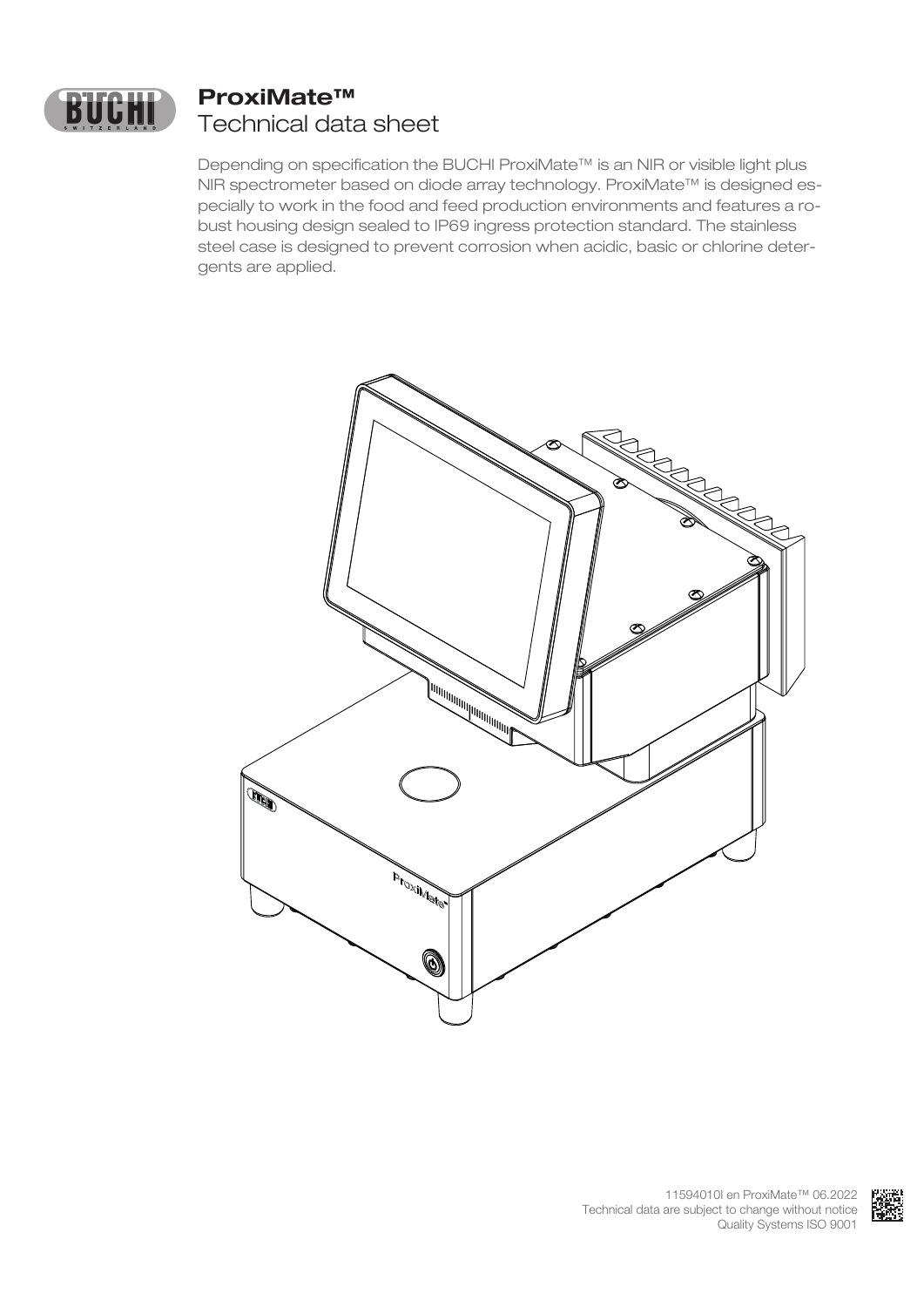### Order code

Choose the configuration according to your needs:

| Μ<br>D                                                                                                                             |  |
|------------------------------------------------------------------------------------------------------------------------------------|--|
| Spectrometer Type<br><b>NIR</b><br>$\mathbf{1}$<br>2 VIS & NIR                                                                     |  |
| <b>Optic Setup</b><br>1 Up view<br>2 Down view<br>3 Dual view                                                                      |  |
| <b>IP Module</b><br>Standard<br>1.<br>2 Advanced                                                                                   |  |
| Software Package<br>NIRWise™ Operator Software<br>1.<br>2 NIRWise™ Operator Software<br>including NIRWise™ PLUS Chemometrics Suite |  |
| Accessories Sample Carrier<br>1 Large                                                                                              |  |

- 1 Large
- 2 Small \*

\* Available with down view configuration only

# Scope of delivery

All configurations are supplied ready to use.

| ProxiMate™                                                        |  |
|-------------------------------------------------------------------|--|
| including white reference standard, spacers and positioning plate |  |
| <b>Operation Manual</b>                                           |  |
| Guide for electrical installation                                 |  |
| Quick Guide                                                       |  |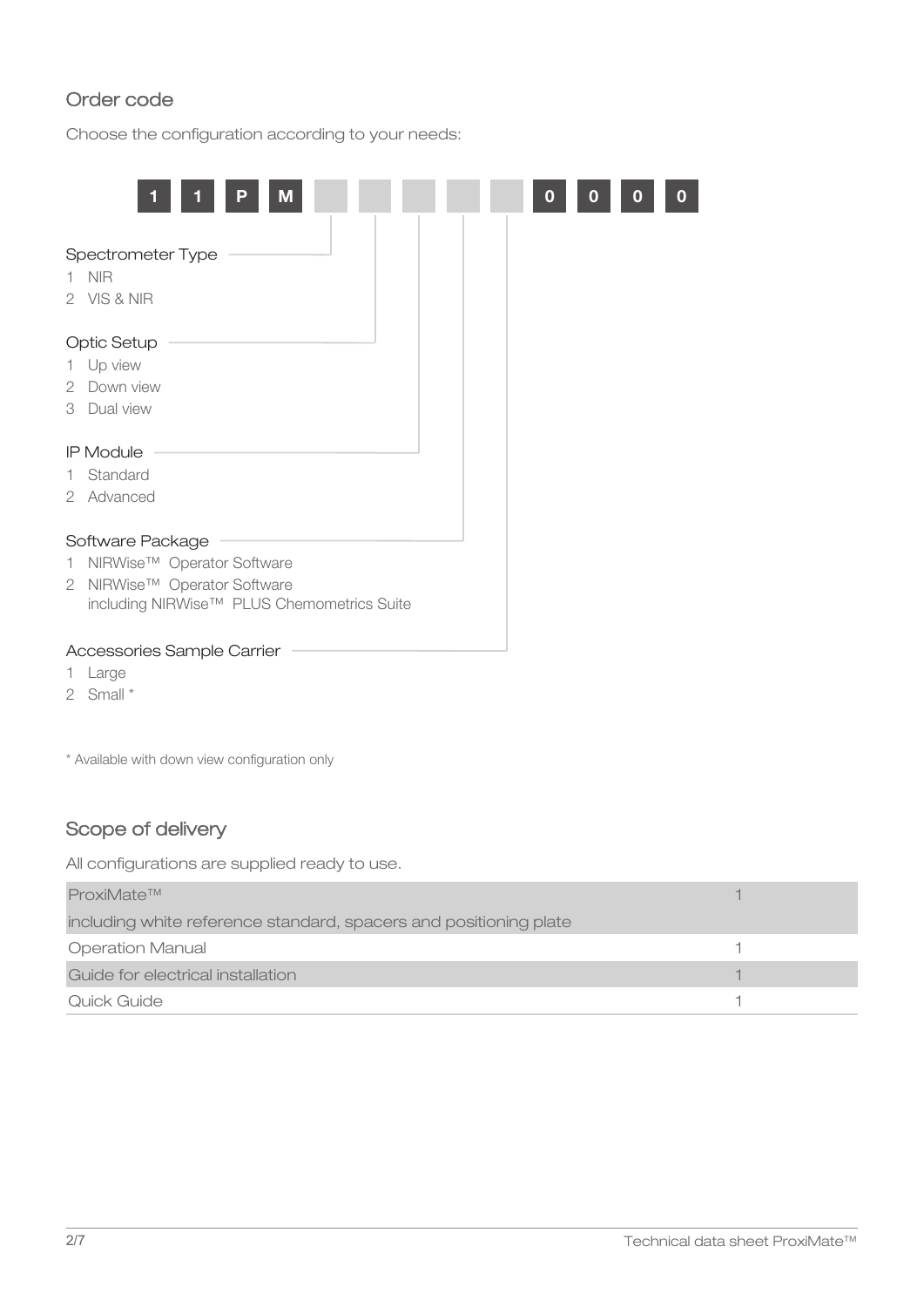# Technical data

### ProxiMate™

| Specification                        | ProxiMate™                       |
|--------------------------------------|----------------------------------|
| Dimensions ( $W \times D \times H$ ) | 260 x 435 x 500 mm               |
| Weight                               | 23 kg                            |
| Power consumption                    | 60W                              |
| Frequency                            | 50/60 Hz                         |
| Connection voltage                   | 100 - 240 VAC $\pm$ 10 %         |
| Max. power for all USB-Ports         | 5W                               |
| <b>IP Code</b>                       | <b>IP69</b>                      |
| Overvoltage category                 | $\vert\vert$                     |
| Pollution degree                     | $\overline{2}$                   |
| Appliance classes                    |                                  |
| Detector NIR                         | Thermoelectrically cooled InGaAs |
| Detector VIS                         | Si                               |
| Wavelength range NIR                 | 900 - 1700 nm                    |
| <b>Resolution NIR</b>                | 7.0 nm                           |
| <b>NIR Data Resolution</b>           | 3.1 <sub>nm</sub>                |
| Wavelength range VIS                 | 400 - 900 nm                     |
| <b>Resolution VIS</b>                | $10 \text{ nm}$                  |
| <b>VIS Data Resolution</b>           | $2 \text{ nm}$                   |
| Up view illumination spot size       | 8 mm                             |
| Down view illumination spot size     | 30 mm                            |
| Approval                             | CE / CSA                         |
| Lamp type                            | Tungsten-halogen                 |
| Average life<br>(lamp)               | 9000h                            |
| Display                              | 10.4 in                          |
|                                      |                                  |

# Ambient conditions

| Storage temperature           | max. $45^{\circ}$ C              |
|-------------------------------|----------------------------------|
| Maximum relative humidity     | 80% for temperatures up to 31 °C |
| Ambient temperature           | $5 - 40$ °C (25 °C)              |
| Max. altitude above sea level | $2000 \,\mathrm{m}$              |
| For indoor use only.          |                                  |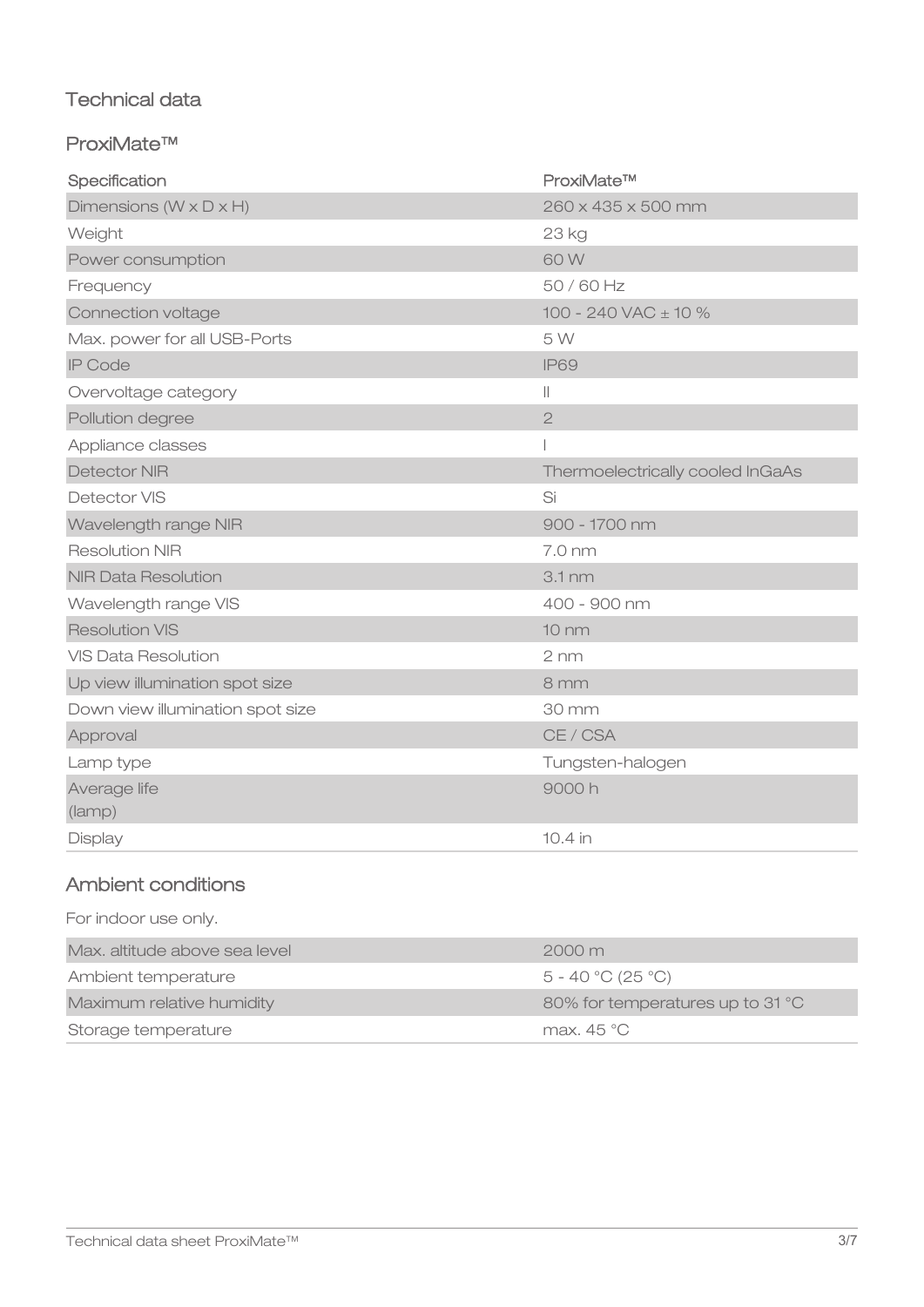# Description of function

ProxiMate™ is a NIR spectrometer that can be used to determine the concentration of different parameters in food and feed samples in a nondestructive way.

ProxiMate™ is supplied in different versions. Dependent on the version specified ProxiMate™ is either an NIR or combined NIR and visible spectrometer.

The instrument generates a beam of NIR (and visible) light which is focused onto the sample under investigation. Light reflected from the sample is collected and spatially separated by a diffraction element. The diffracted light is directed onto a diode array detector. Signals from the detector are processed and a reflectance spectrum is constructed. This spectrum undergoes further processing to calculate the constituents required.

#### Data processing

The NIR light interacts with the sample material in different ways, leaving a characteristically fingerprint on the spectrum. Spectra from both liquids and solids can be measured with ProxiMate™. The spectra of solid samples are collected directly, liquid samples require the use of a transflectance adapter.

#### Sample presentation options

The choice of sample presentation of ProxiMate™ is optimised for the type of sample under analysis and for the working environment where the instrument is used.

ProxiMate™ can be configured with a choice of sample presentation options: up view and down view configurations.



# **NOTE**

You can capitalise on the advantages of the up view and down view options in a single instrument.

### Up view option

The up view option directs and collects light from the underside of the sample. The NIR light passes through the base of a glass petri dish before interacting with the sample under evaluation. Up view measurement has the advantage that a more consistent surface is presented to the ProxiMate™ ensuring accurate measurement output. Glass petri dishes are recommended to enable best performance. Additionally, when used in conjunction with a transflectance adapter, it is also possible to measure liquids using the up view option.



#### **NOTE**

Choose the up view option for the most consistent measurement performance or for measurements of liquids.

#### Down view option

With down view option light is focussed onto and collected from the top surface of the sample. In areas where glass is prohibited (such as some food production areas), the down view mode offers the advantage that NIR light does not interact with the sample container. As plastics have their own NIR spectra, changes in type of dish can influence the measurement output leading to perceived measurement shifts. Use of the down view mode prevents this from occurring. Additionally ProxiMate™ down view also allows the use of large volume sample dishes. These are particularly useful with samples that are inhomogeneous, as the measurement is averaged over a much larger sample area.



#### **NOTE**

Choose the down view option for areas where glass is prohibited or where larger sample volumes are required.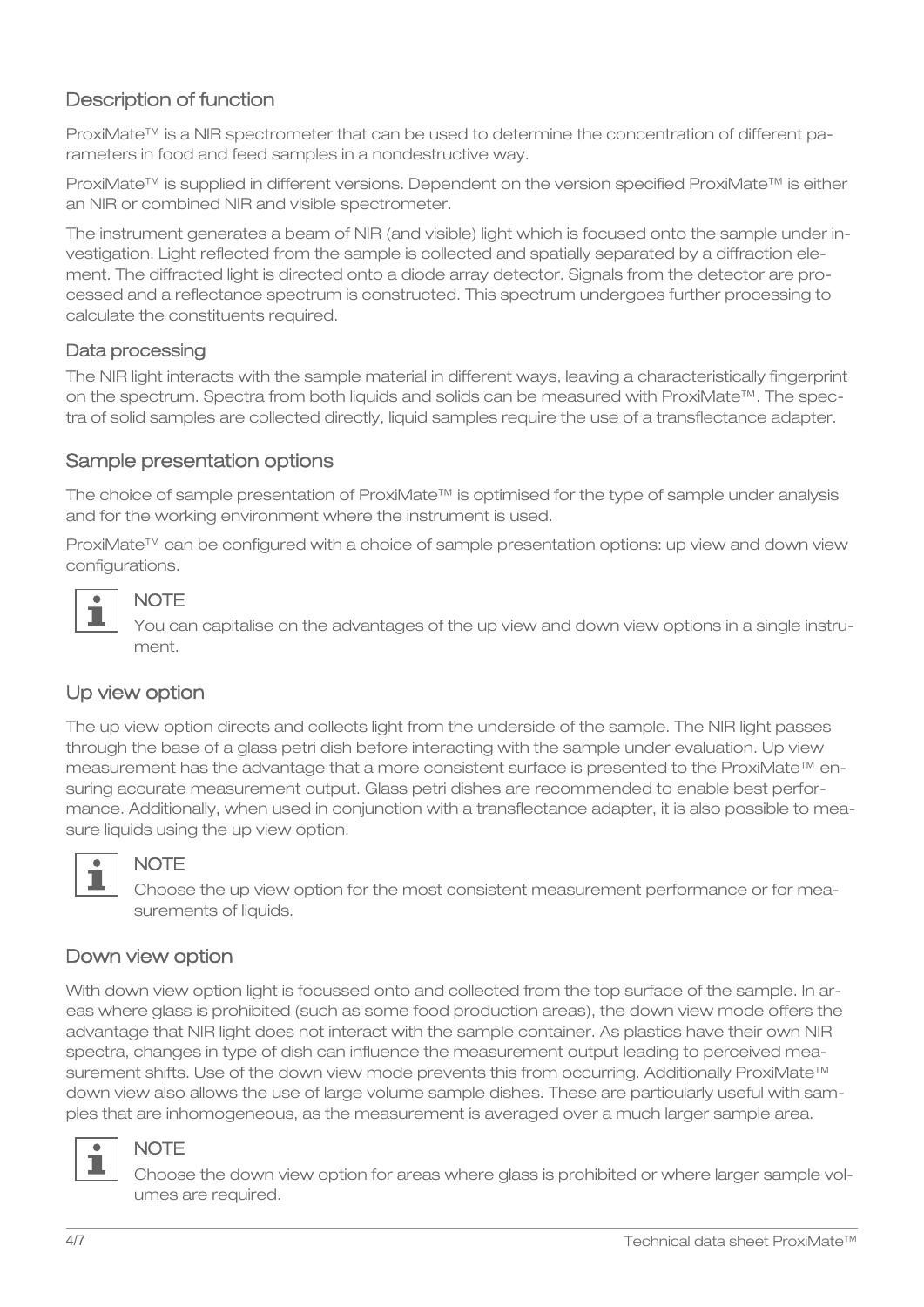# Spare parts and accessories

# **Accessories**

|                                                                                        | Order no. | Image |
|----------------------------------------------------------------------------------------|-----------|-------|
| <b>External White Reference</b>                                                        | 11067547  |       |
| White reference spacer for down view                                                   | 11067378  |       |
| White reference spacer for up view                                                     | 11067377  |       |
| White reference locating plate                                                         | 11067391  |       |
| PET Large Sample Cup                                                                   | 11067692  |       |
| FDA food approved large sample cup                                                     | 11068015  |       |
| Glass petri dishes 10 pcs. (up view)<br>Not suitable for use with Transflectance Cover | 11072073  |       |
| Plastic petri dishes 240 pcs. (down view)                                              | 11066381  |       |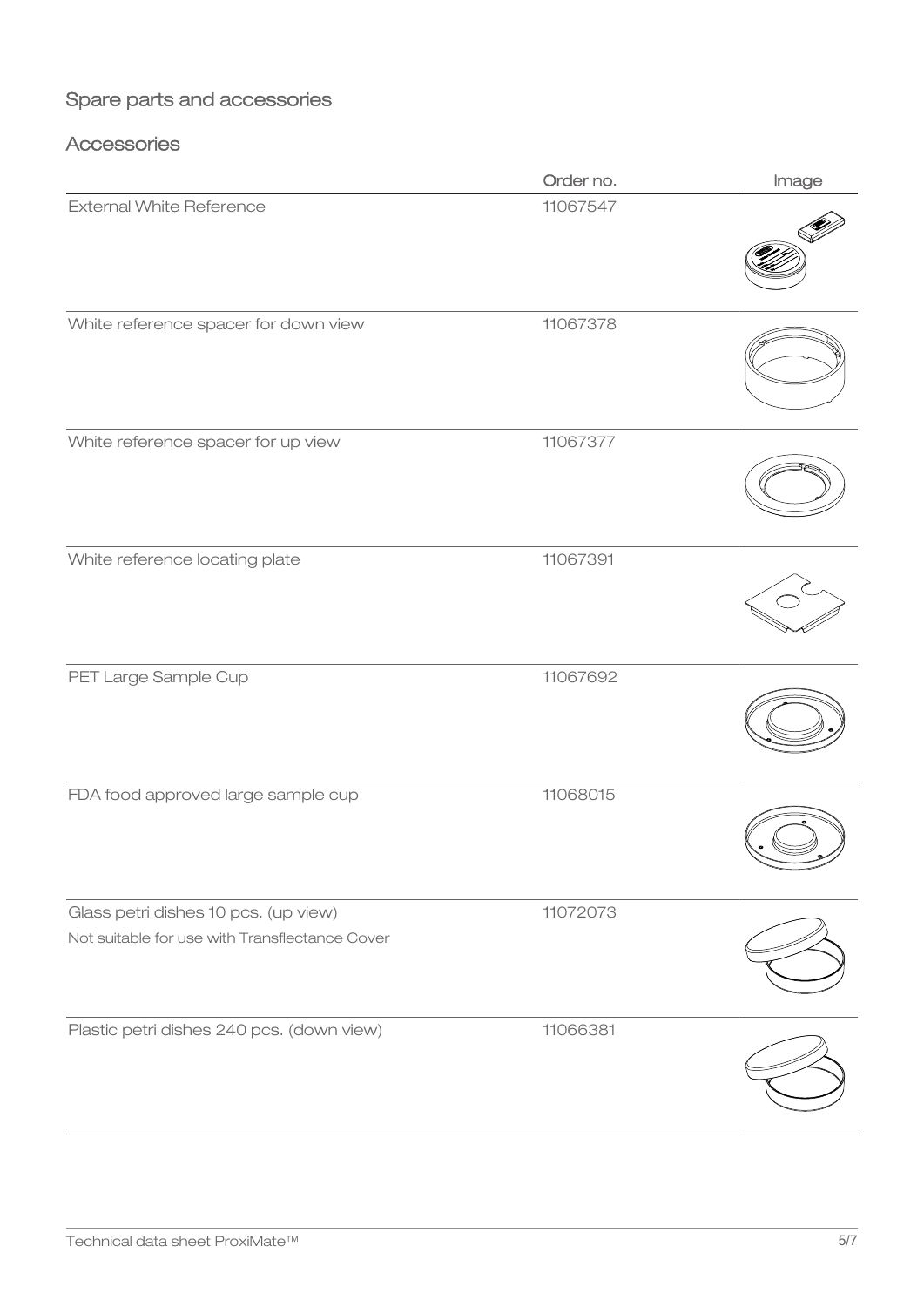|                                                                                                              | Order no. | Image |
|--------------------------------------------------------------------------------------------------------------|-----------|-------|
| Carrier for large deep sample cup plus petri dish                                                            | 11067691  |       |
| Carrier for small sample cup (down view)                                                                     | 11065472  |       |
| High Performance Sample Cup                                                                                  | 11067399  |       |
| Robust cup                                                                                                   | 11055058  |       |
| Transflectance cover 0.3 mm<br>Not suitable for use with robust cup                                          | 041636    |       |
| Transflectance cover 2.0 mm<br>For measurement of crude palm oil. Not suitable for use with ro-<br>bust cup. | 11067919  |       |
| Transflectance cover for robust cup                                                                          | 11055998  |       |
| Protection cover USB-WiFi stick                                                                              | 11066582  |       |
| Light shield (down view)                                                                                     | 11067281  |       |